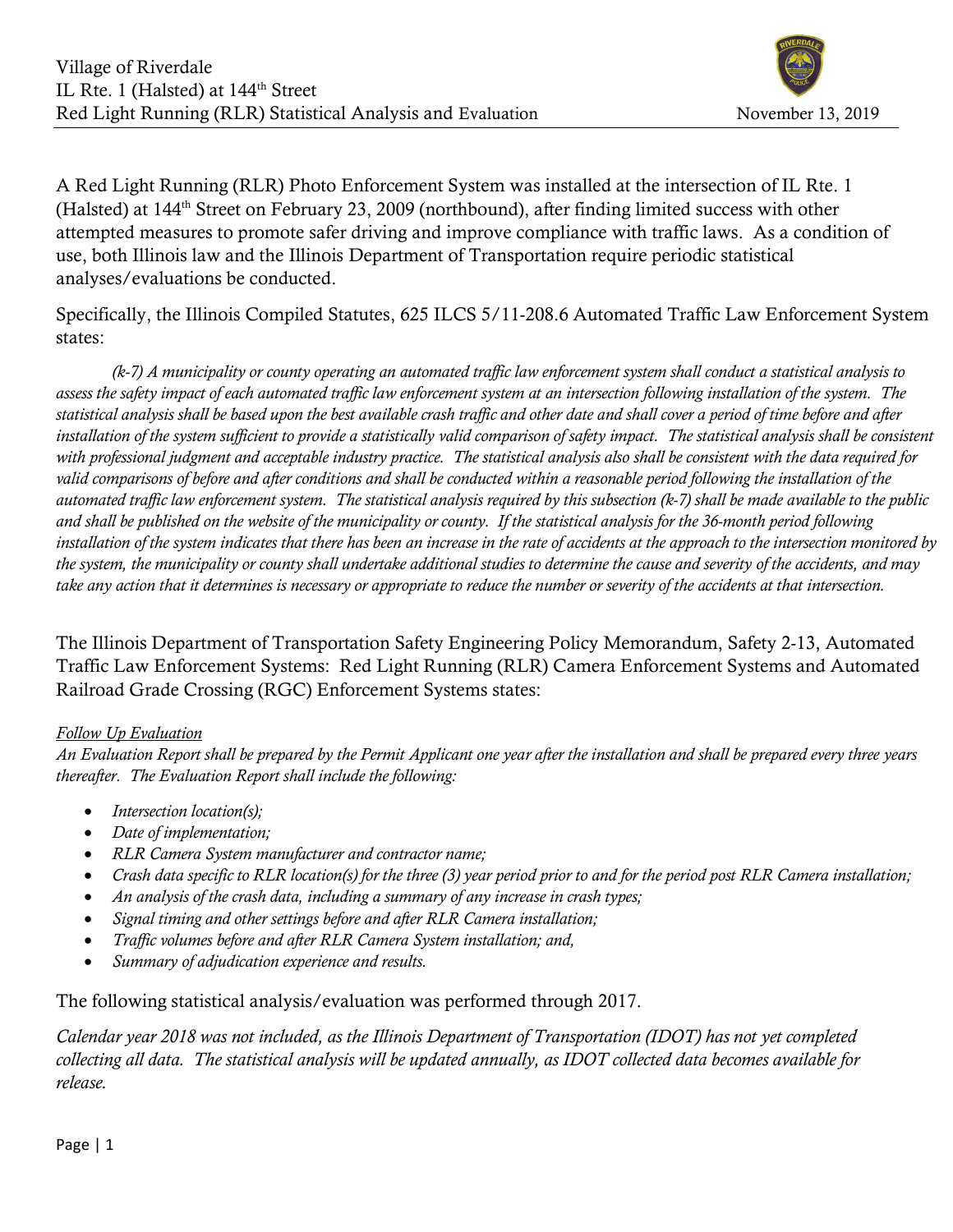

# IL Rte. 1 (Halsted) at 144<sup>th</sup> Street Riverdale, IL

- RLR Photo Enforcement System monitors violations occurring on the northbound approach of the intersection
- RLR Photo Enforcement System installed: February 23, 2009

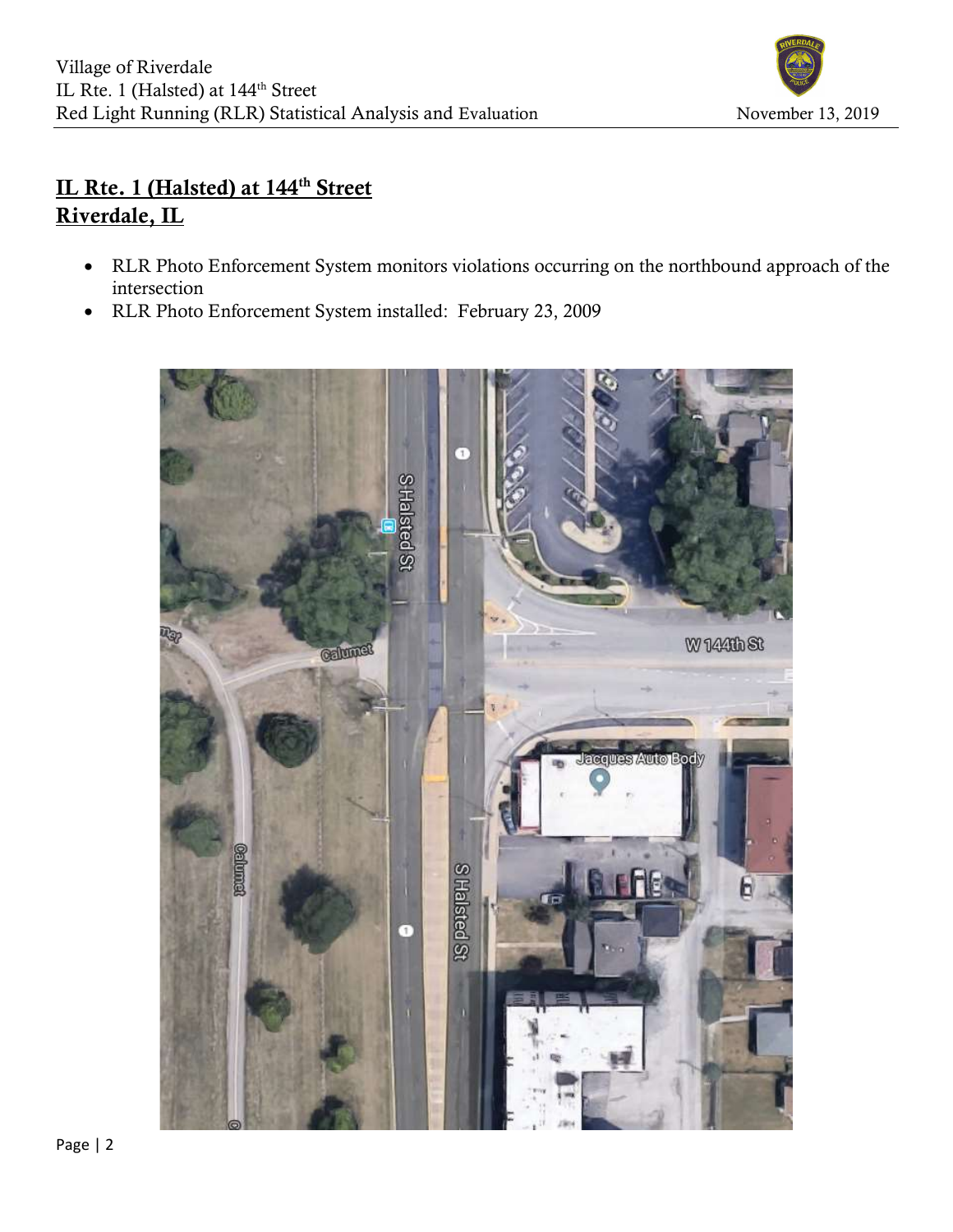

# IL Rte. 1 (Halsted) at 144<sup>th</sup> Street, Northbound Approach



### IL Rte. 1 (Halsted) at 144<sup>th</sup> Street, Southbound Approach

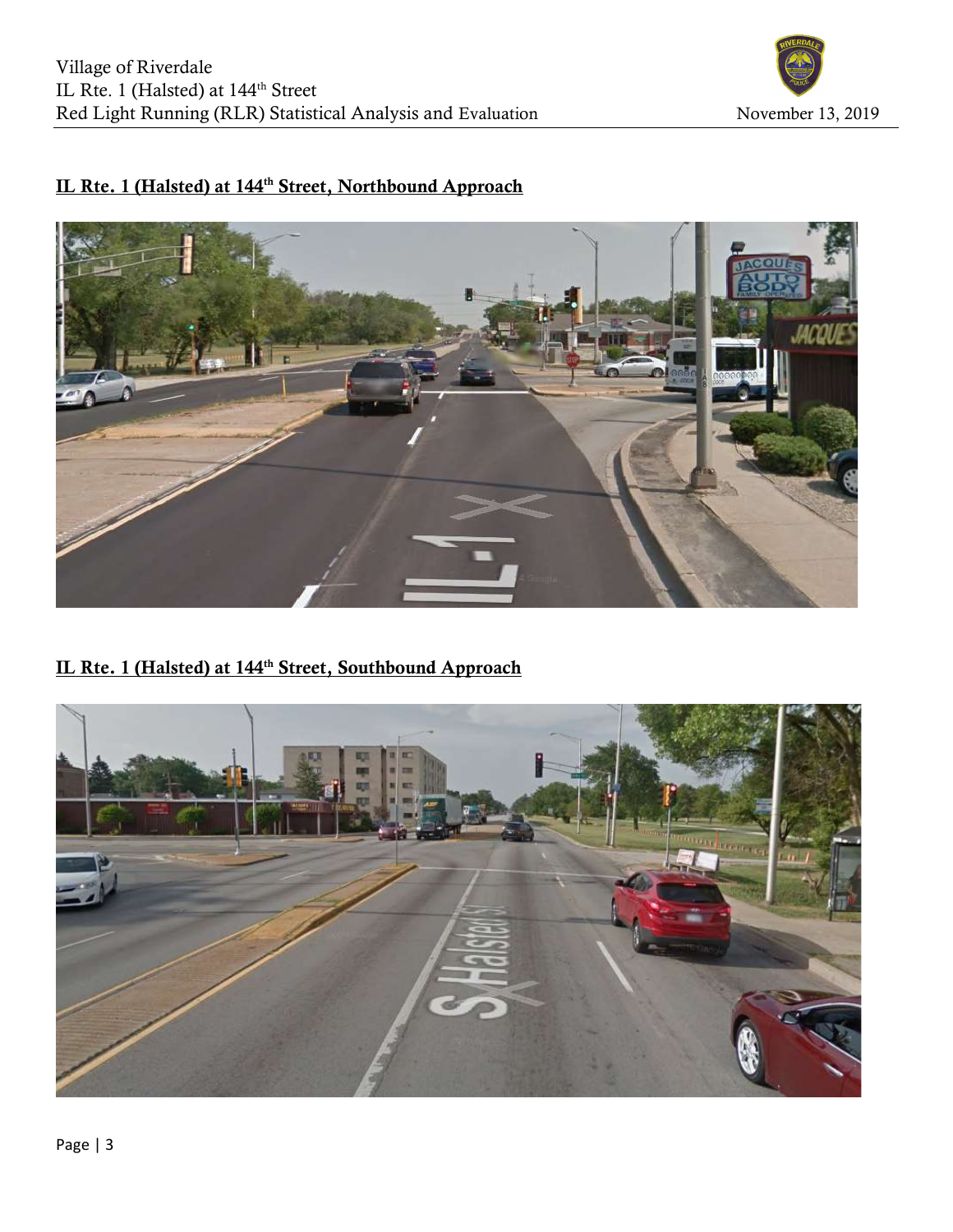

# IL Rte. 1 (Halsted) at 144<sup>th</sup> Street, Westbound Approach

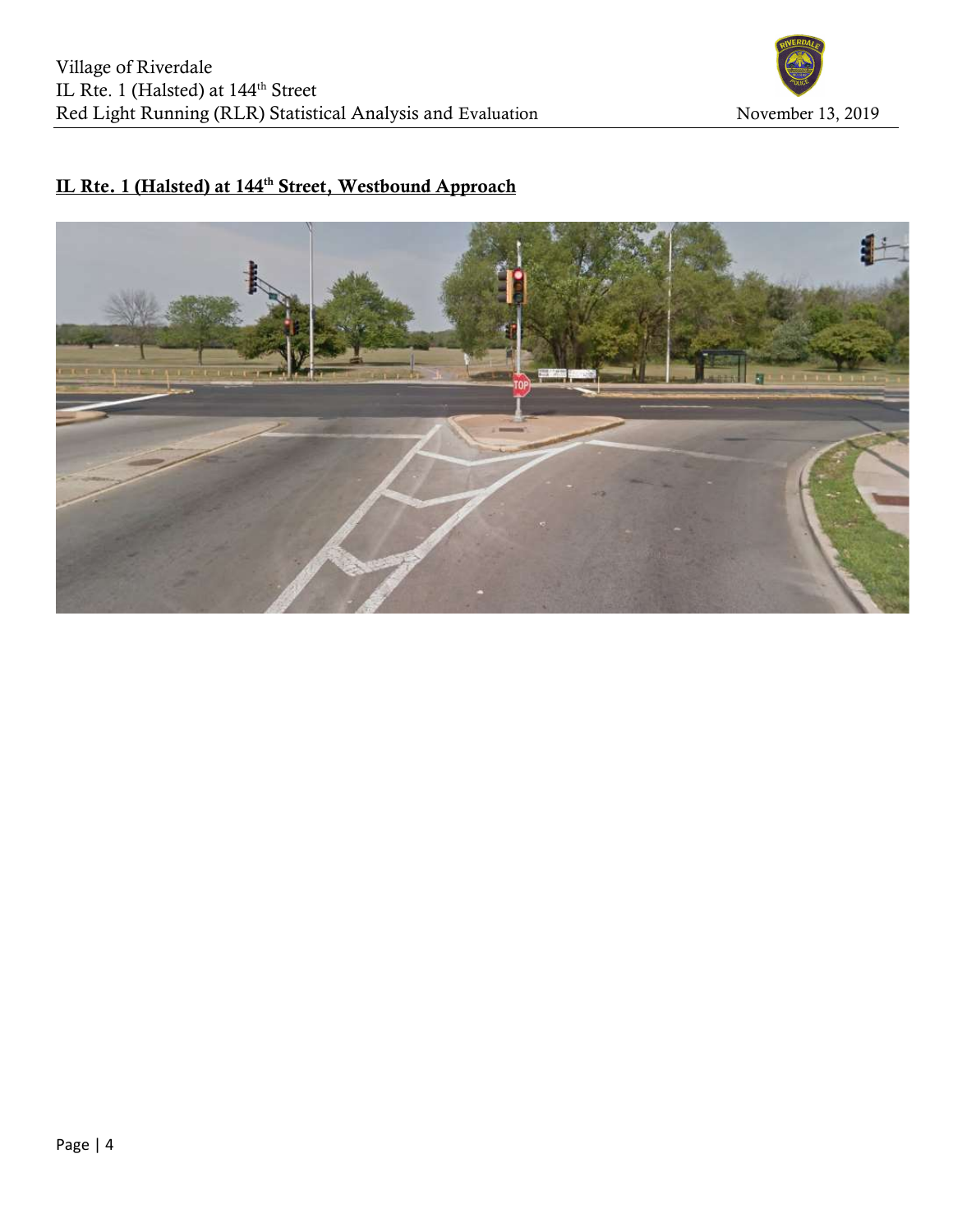

# Average Daily Traffic

Data was obtained from the Illinois Department of Transportation's website www.gettingaroundillinois.com.

IL Rte. 1 (Halsted) at 144<sup>th</sup> Street (Northbound/Southbound)

- $\bullet$  17,900 (2009)
- $\bullet$  17,600 (2011)
- $\bullet$  17,600 (2013)
- $\bullet$  19,100 (2014)
- $\bullet$  18,700 (2015)
- $\bullet$  16,100 (2017)

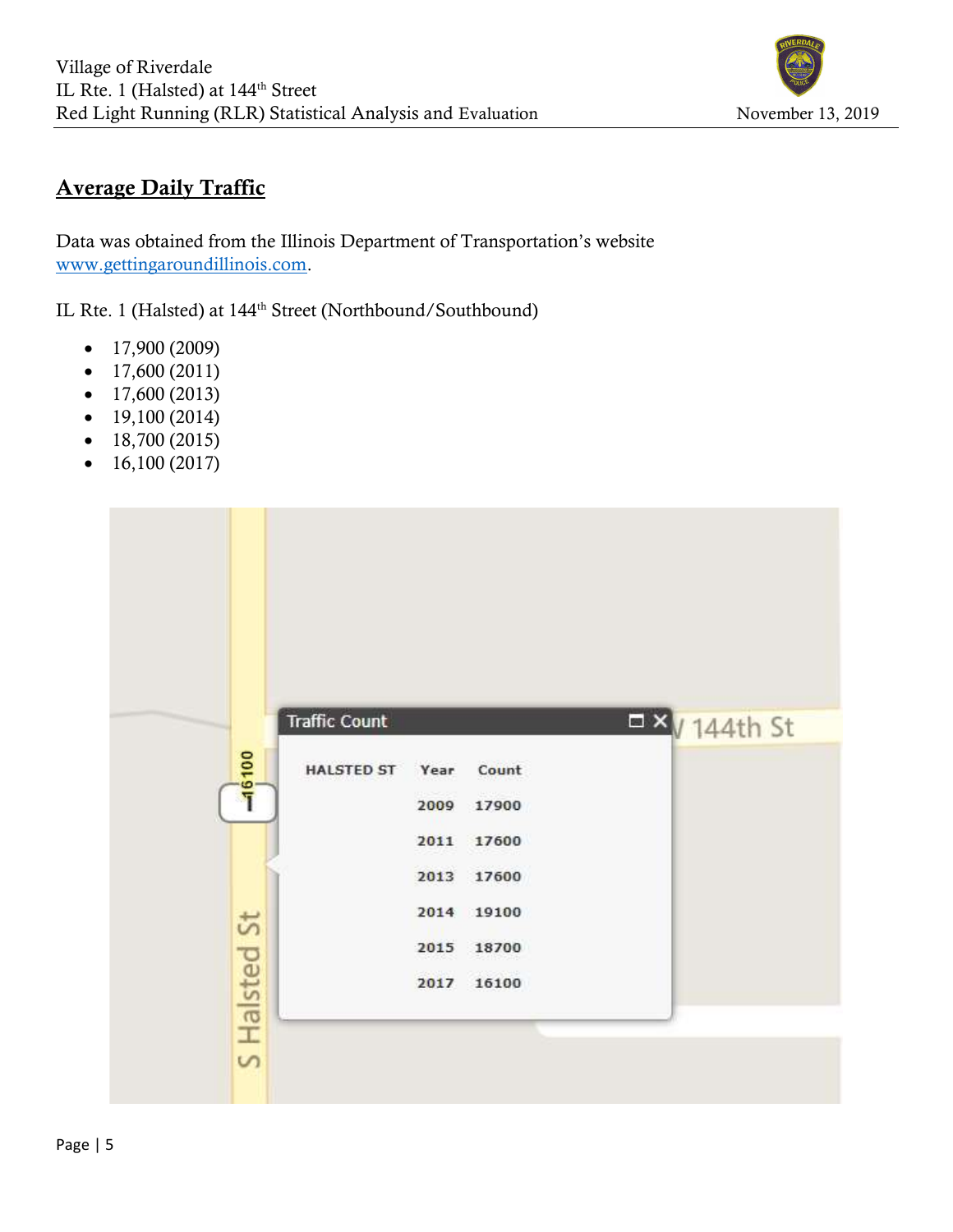

# Average Daily Traffic

Data was obtained from the Illinois Department of Transportation's website www.gettingaroundillinois.com.

IL Rte. 1 (Halsted) at 144<sup>th</sup> Street (Westbound)

 $-9,350(2014)$ 

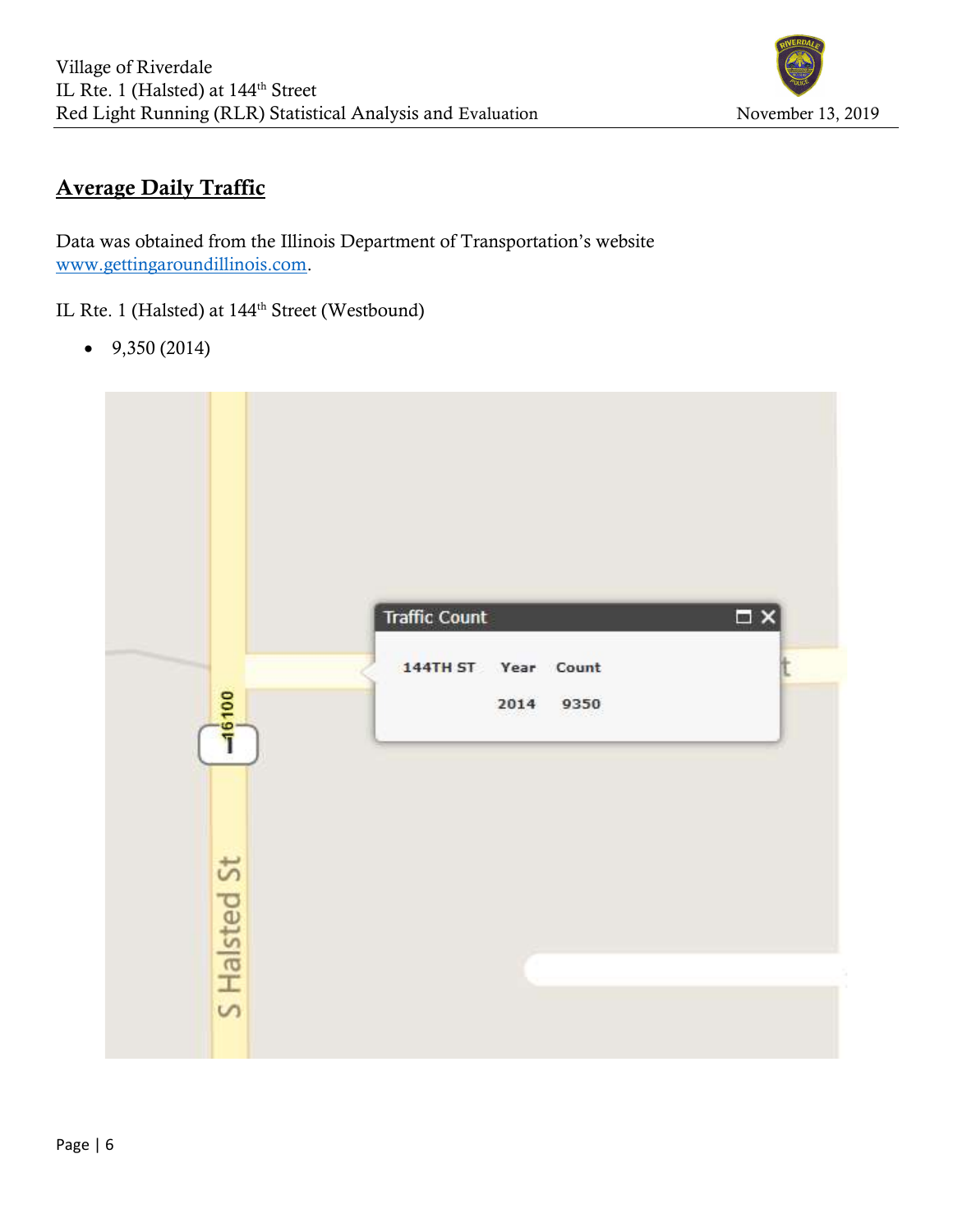## Adjudication Experience

RLR camera violations are contested and adjudicated through an administrative hearing conducted each month. Adjudication data for the Village's Automated Enforcement Program is shown below in Table 1. Data compiled is not intersection specific, rather totals for the program as a whole.

| <b>VILLAGE OF RIVERDALE ADJUDICATION FOR</b> |               |                   |  |  |  |  |  |  |
|----------------------------------------------|---------------|-------------------|--|--|--|--|--|--|
| AUTOMATED PHOTO ENFORCEMENT PROGRAM*         |               |                   |  |  |  |  |  |  |
| <b>YEAR /TOTALS</b>                          | <b>LIABLE</b> | <b>NOT LIABLE</b> |  |  |  |  |  |  |
| 2009                                         | 784           | 41                |  |  |  |  |  |  |
| 2010                                         | 94            | 7                 |  |  |  |  |  |  |
| 2011                                         | 419           | 48                |  |  |  |  |  |  |
| 2012                                         | 360           | 14                |  |  |  |  |  |  |
| 2013                                         | 324           | 17                |  |  |  |  |  |  |
| 2014                                         | 370           | 23                |  |  |  |  |  |  |
| 2015                                         | 860           | 51                |  |  |  |  |  |  |
| 2016                                         | 1276          | 100               |  |  |  |  |  |  |
| 2017                                         | 981           | 70                |  |  |  |  |  |  |
| 2018                                         | 747           | 96                |  |  |  |  |  |  |
| 2019**                                       | 685           | 74                |  |  |  |  |  |  |
| PROGRAM TO DATE TOTAL:                       | 6,900         | 541               |  |  |  |  |  |  |

\*Adjudication totals include contested violations for entire program (all RLR cameras). \*\*2019 totals through October 2019.

Table 1

The high-quality video footage and photographic evidence produced by the enforcement system is a contributing factor in a majority of the contested RLR violations being upheld by the Hearing Officer. The police officers assigned to review and approve/reject potential violations are vigilant in applying the same officer discretion and criteria they would if issuing an in-person citation, resulting in only highly prosecutable violations being mailed out.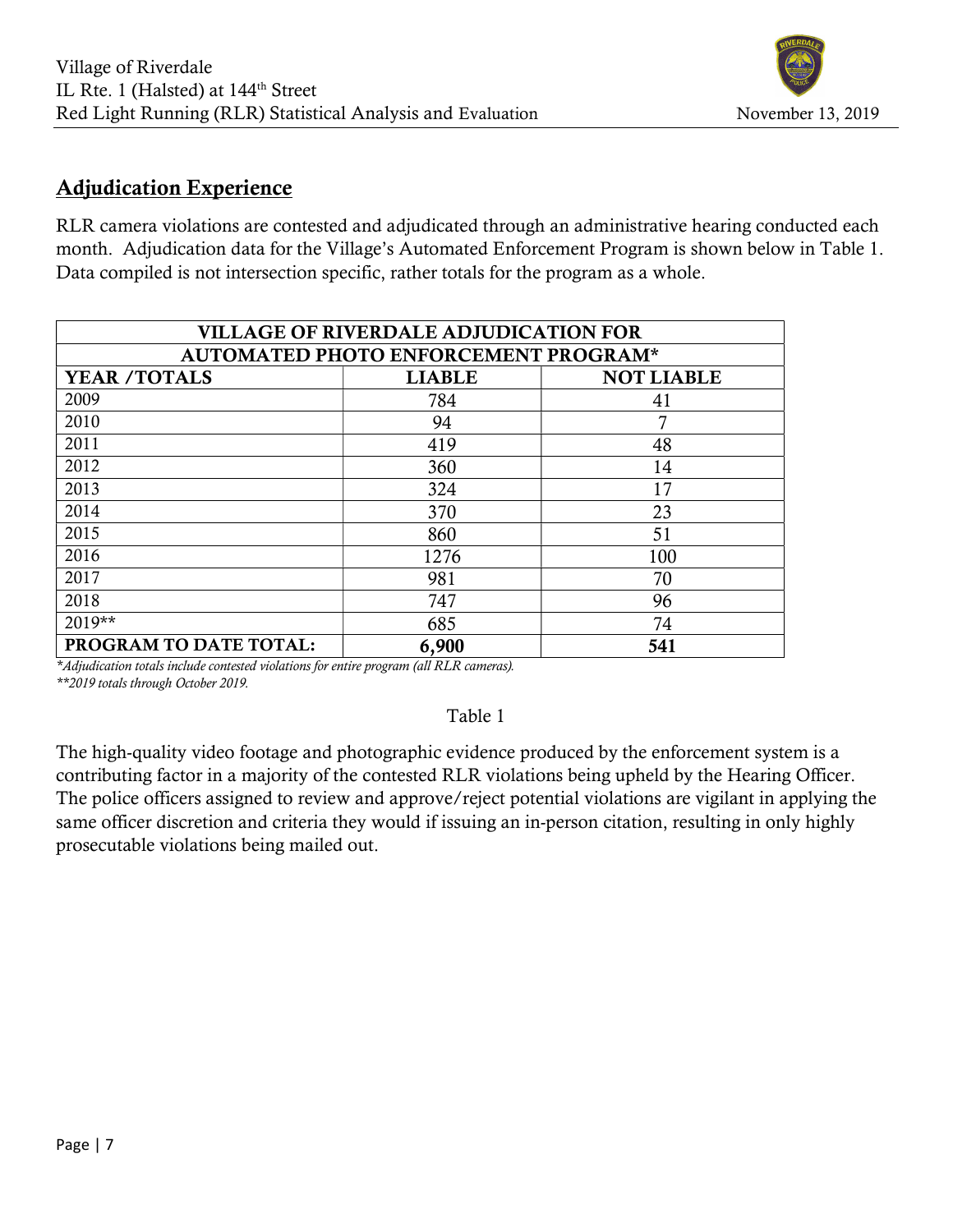

#### Crash History and Analysis

 Table 2 includes crash data obtained from the Illinois Department of Transportation, detailing angle, turning, rear-end, and other type crashes occurring at the intersection pre/post RLR Photo Enforcement System installation.

### ALL INTERSECTION APPROACHES

|           | Crashes         |         |     |              |     |              |     |                 |     |  |
|-----------|-----------------|---------|-----|--------------|-----|--------------|-----|-----------------|-----|--|
|           | Rear-End        |         |     | Angle        |     | Turning      |     | Other           |     |  |
|           | $(\%$ of Total) |         |     | (% of Total) |     | (% of Total) |     | $(\%$ of Total) |     |  |
| 2006      |                 | 18.2%   |     | $0.0\%$      |     | 72.7%        |     | $9.1\%$         |     |  |
| 2007      |                 | $0.0\%$ |     | 14.3%        |     | 71.4%        |     | 14.3%           |     |  |
| 2008      |                 | $0.0\%$ |     | 0.0%         |     | 62.5%        |     | 37.5%           | 8   |  |
| Total     |                 | 7.7%    |     | $3.8\%$      | 18  | 69.2%        |     | 19.2%           | 26  |  |
| 2006-2008 |                 |         |     |              |     |              |     |                 |     |  |
| Average:  | 0.7             |         | 0.3 |              | 6.0 |              | 1.7 |                 | 8.7 |  |

| RLR Camera Installation: February 23, 2009 |                |       |                  |         |                |          |                |         |     |
|--------------------------------------------|----------------|-------|------------------|---------|----------------|----------|----------------|---------|-----|
| 2009                                       |                | 16.7% | $\boldsymbol{0}$ | $0.0\%$ | 5              | 83.3%    | $\mathbf{0}$   | $0.0\%$ | 6   |
|                                            |                |       |                  |         |                |          |                |         |     |
| 2010                                       |                | 16.7% | $\theta$         | 0.0%    | 3              | 50.0%    | $\overline{2}$ | 33.3%   | 6   |
| 2011                                       | $\overline{2}$ | 66.7% | $\Omega$         | $0.0\%$ |                | 33.3%    | $\Omega$       | $0.0\%$ | 3   |
| 2012                                       |                | 20.0% | $\theta$         | $0.0\%$ | 3              | $60.0\%$ |                | 20.0%   | 5   |
| 2013                                       |                | 20.0% | $\boldsymbol{0}$ | $0.0\%$ | 3              | $60.0\%$ |                | 20.0%   | 5   |
| 2014                                       | $\overline{2}$ | 22.2% | $\Omega$         | $0.0\%$ | 4              | 44.4%    | 3              | 33.3%   | 9   |
| 2015                                       | 3              | 21.4% | $\Omega$         | $0.0\%$ | 7              | 50.0%    | 4              | 28.6%   | 14  |
| 2016                                       | 4              | 36.4% |                  | 9.1%    | 6              | 54.5%    | $\Omega$       | $0.0\%$ | 11  |
| 2017                                       | 2              | 25.0% |                  | 12.5%   | $\overline{2}$ | 25.0%    | 3              | 37.5%   | 8   |
| Total                                      | 16             | 26.2% | $\overline{2}$   | 3.3%    | 29             | 47.5%    | 14             | 22.9%   | 61  |
| 2010-2017                                  |                |       |                  |         |                |          |                |         |     |
| Average                                    | 2.0            |       | 0.2              |         | 3.6            |          | 1.7            |         | 7.6 |

Other indicates the following: Pedestrian, Pedal Cyclist, Fixed Object, Sideswipe, Head-On and Unknown

#### Table 2

DISCLAIMER: The motor vehicle crash data referenced herein was provided by the Illinois Department of Transportation, based upon information derived from multiple sources. Any conclusions drawn from analysis of the aforementioned data are the sole responsibility of the data recipient(s). Additionally, for coding years 2015 to present, the Bureau of Data Collection uses the exact latitude/longitude supplied by the investigating law enforcement agency to locate crashes. Therefore, location data may vary in prior years, since the data prior to 2015 was physically located by bureau personnel. Given the subjective nature of the reporting process, the modifications in the incident locating protocols and the changes to the crash reporting thresholds effective 2009, the Village of Riverdale acknowledges the potential for discrepancies in the final conclusions drawn.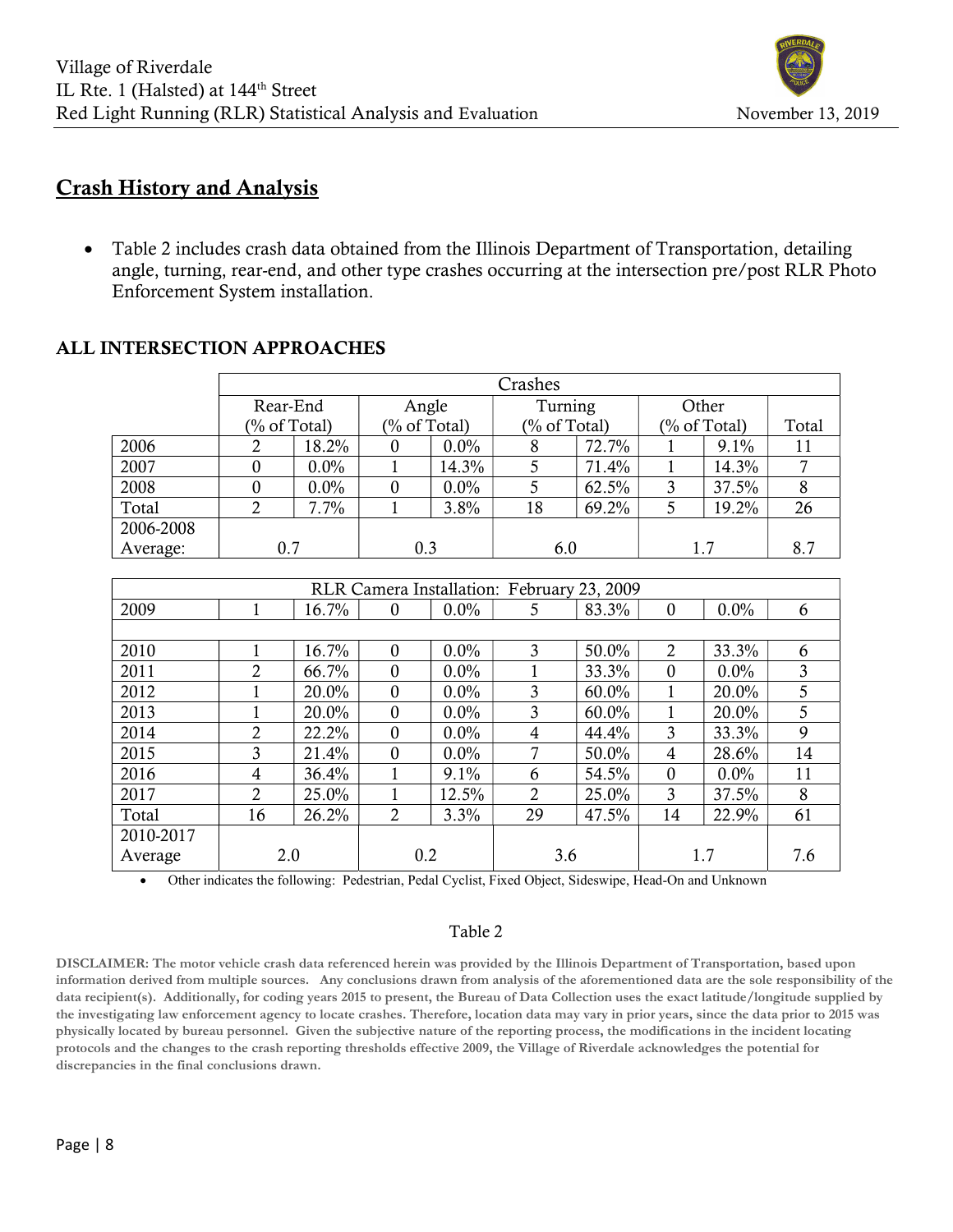

### Crash History and Analysis (continued)

• Table 3 includes crash data obtained from the Illinois Department of Transportation, detailing angle, turning, rear-end, and other-type crashes occurring at the intersection on the northbound approach only, pre/post RLR Photo Enforcement System installation.

|           | Crashes  |              |       |              |         |              |          |              |     |  |  |
|-----------|----------|--------------|-------|--------------|---------|--------------|----------|--------------|-----|--|--|
|           |          |              |       |              |         |              |          |              |     |  |  |
|           | Rear-End |              | Angle |              | Turning |              | Other    |              |     |  |  |
|           |          | (% of Total) |       | (% of Total) |         | (% of Total) |          | (% of Total) |     |  |  |
| 2006      |          | 11.1%        | 0     | $0.0\%$      | 8       | 88.9%        | 0        | $0.0\%$      | 9   |  |  |
| 2007      |          | $0.0\%$      |       | 20.0%        | 4       | 80.0%        | $\theta$ | $0.0\%$      |     |  |  |
| 2008      |          | $0.0\%$      | 0     | $0.0\%$      | 3       | 60.0%        | 2        | 40.0%        |     |  |  |
| Total:    |          | 5.3%         |       | 5.3%         | 15      | 78.9%        | 2        | 10.5%        | 19  |  |  |
| 2006-2008 |          |              |       |              |         |              |          |              |     |  |  |
| Average:  | 0.3      |              | 0.3   |              | 5.0     |              | 0.7      |              | 6.3 |  |  |

| NORTHBOUND APPROACH ONLY  |  |
|---------------------------|--|
| (PHOTO ENFORCED APPROACH) |  |

| RLR Camera Installation: February 23, 2009 |                  |         |          |         |                             |        |                |         |     |
|--------------------------------------------|------------------|---------|----------|---------|-----------------------------|--------|----------------|---------|-----|
| 2009                                       | $\boldsymbol{0}$ | $0.0\%$ | $\theta$ | $0.0\%$ | 4                           | 100.0% | $\theta$       | $0.0\%$ | 4   |
|                                            |                  |         |          |         |                             |        |                |         |     |
| 2010                                       |                  | 25.0%   | 0        | $0.0\%$ | $\mathcal{D}_{\mathcal{L}}$ | 50.0%  |                | 25.0%   | 4   |
| 2011                                       | 0                | 0.0%    | 0        | 0.0%    |                             | 100.0% | $\theta$       | $0.0\%$ |     |
| 2012                                       | $\theta$         | 0.0%    | 0        | 0.0%    | 3                           | 100.0% | $\mathbf{0}$   | $0.0\%$ | 3   |
| 2013                                       | $\theta$         | $0.0\%$ | 0        | 0.0%    | 3                           | 75.0%  |                | 25.0%   | 4   |
| 2014                                       | $\theta$         | $0.0\%$ | $\Omega$ | $0.0\%$ | 2                           | 100.0% | $\mathbf{0}$   | $0.0\%$ | 2   |
| 2015                                       |                  | 9.1%    | $\Omega$ | $0.0\%$ |                             | 63.6%  | 3              | 27.3%   | 11  |
| 2016                                       |                  | 14.3%   |          | 14.3%   | 5                           | 71.4%  | $\theta$       | $0.0\%$ | 7   |
| 2017                                       |                  | 20.0%   |          | 20.0%   |                             | 20.0%  | $\overline{2}$ | 40.0%   | 5   |
| Total                                      | 4                | 10.8%   | 2        | 5.4%    | 24                          | 64.9%  | 7              | 18.9%   | 37  |
| 2010-2017                                  |                  |         |          |         |                             |        |                |         |     |
| Average                                    | 0.5              |         | 0.2      |         |                             | 3.0    |                | 0.9     | 4.6 |

Other indicates the following: Pedestrian, Pedal Cyclist, Fixed Object, Sideswipe, Head-On and Unknown

#### Table 3

DISCLAIMER: The motor vehicle crash data referenced herein was provided by the Illinois Department of Transportation, based upon information derived from multiple sources. Any conclusions drawn from analysis of the aforementioned data are the sole responsibility of the data recipient(s). Additionally, for coding years 2015 to present, the Bureau of Data Collection uses the exact latitude/longitude supplied by the investigating law enforcement agency to locate crashes. Therefore, location data may vary in prior years, since the data prior to 2015 was physically located by bureau personnel. Given the subjective nature of the reporting process, the modifications in the incident locating protocols and the changes to the crash reporting thresholds effective 2009, the Village of Riverdale acknowledges the potential for discrepancies in the final conclusions drawn.